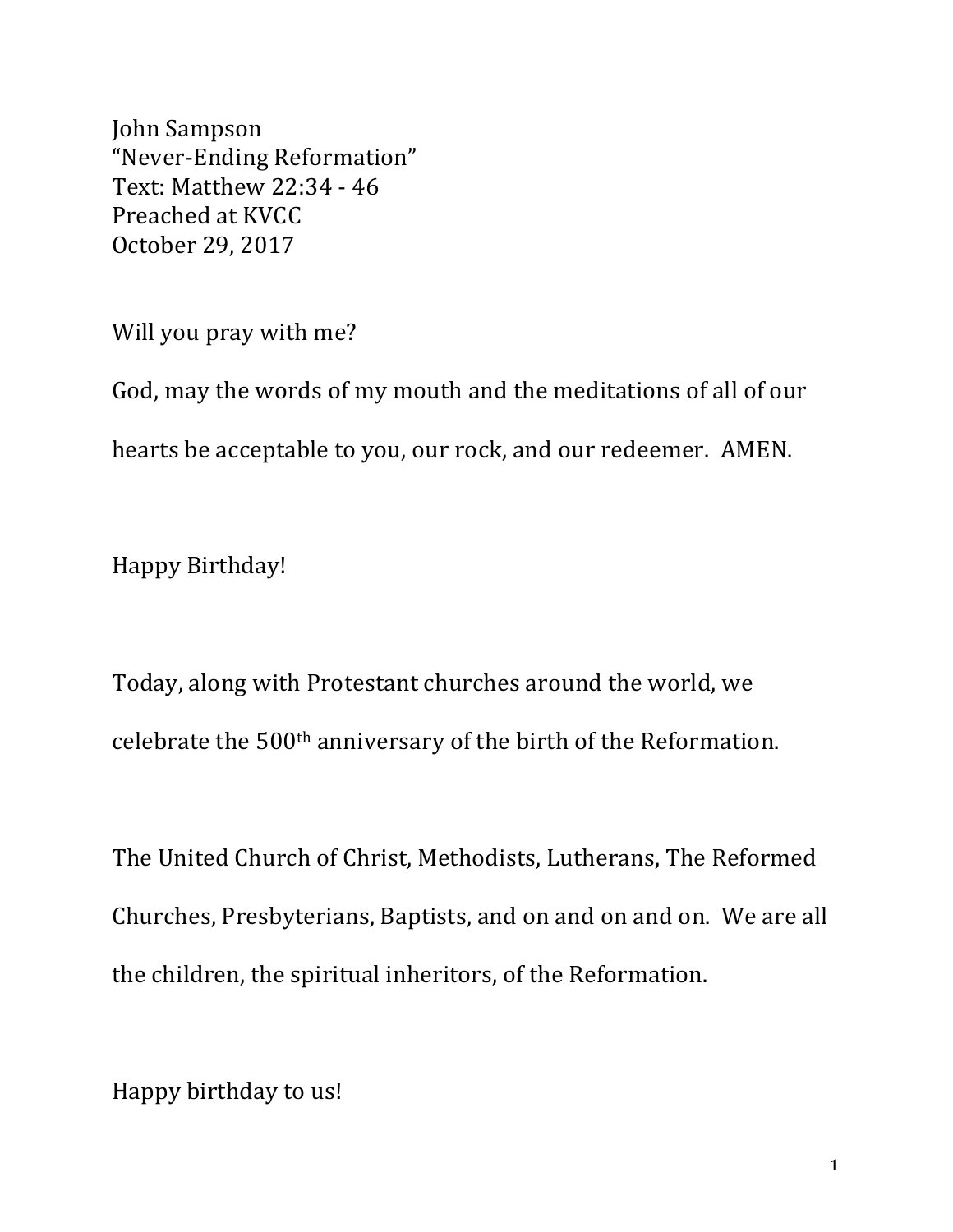So just for a minute let's get into our time capsule, and go back 500 years, and let's revisit the moment of our birth. Let's see where it all began. For some of you it will be a familiar story, for others here this morning it may be new.

We go back to an event that is a simple, but also courageous act performed by a local priest and professor.

That priest was named Martin Luther, and he was upset. Isn't that a great way to start the story... You see this priest was upset because he thought the church, and 500 years ago in Western Europe there was only one church, the great universal church, the catholic church, with its leader the Pope literally enthroned in Rome. Now the one church had been telling its followers for centuries that if you were really bad you went to a place called hell when you died. A place of fire and torment where the evilness of your deeds were punished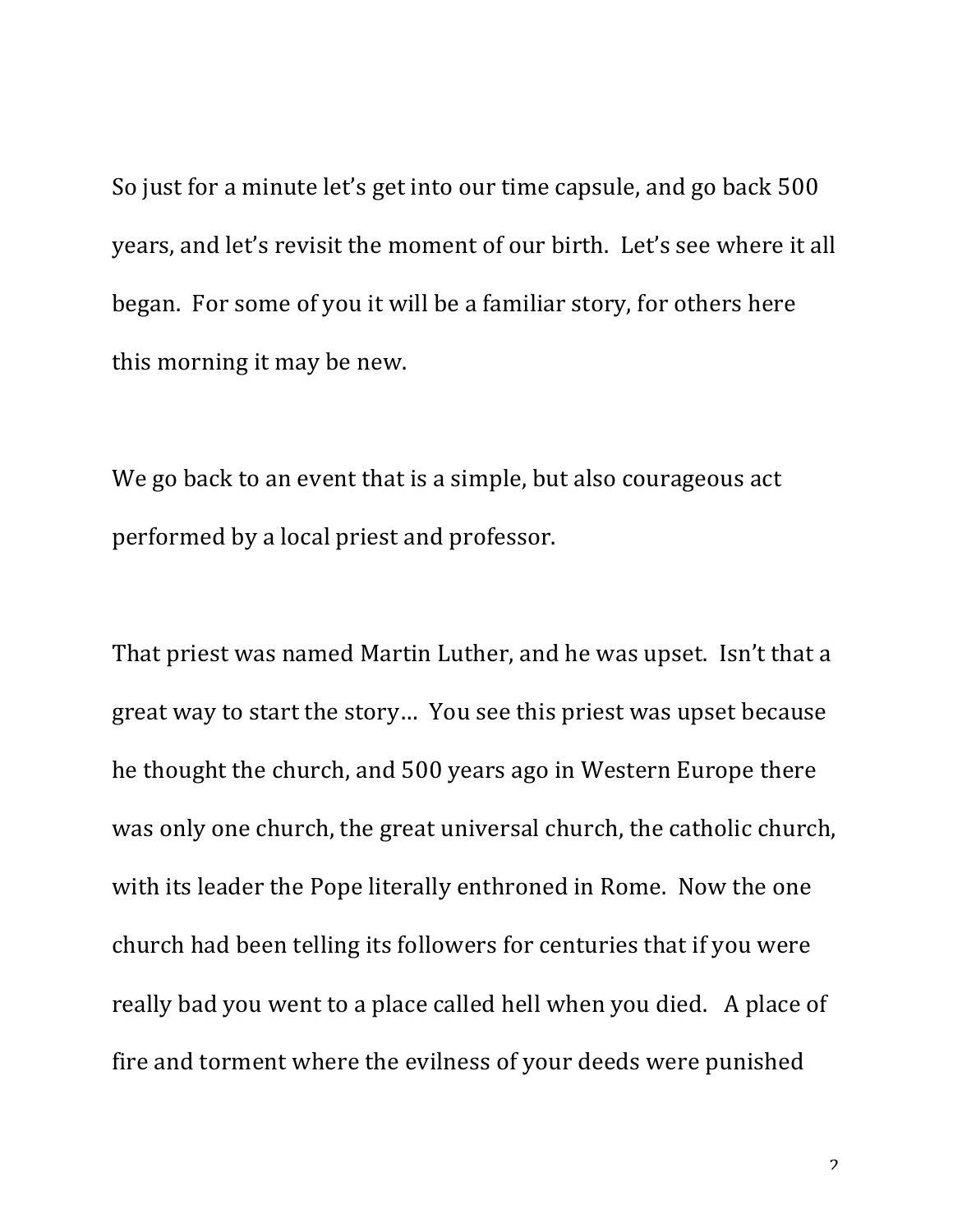for all eternity. But if you were just run-of-the-mill bad, like you cursed more than you should of, and you lied to your wife about when you'd get home from work so you could go out drinking with your buddies, and if you thought some uncharitable things about your neighbors and their goat that kept eating your vegetables, and you weren't especially committed to changing your ways, well there was another place for you, and it was called purgatory. Purgatory was also imagined as a place of torment, but a torment that had an end. After paying for your sins in purgatory, the church taught that you could be cleansed and one day ultimately be received into the glorious presence of God in heaven, with the other saints. And the church, the one church, actually offered a way to speed up the whole process, so that a person in purgatory could get out sooner rather than later. That mechanism of release was something called an indulgence. 

3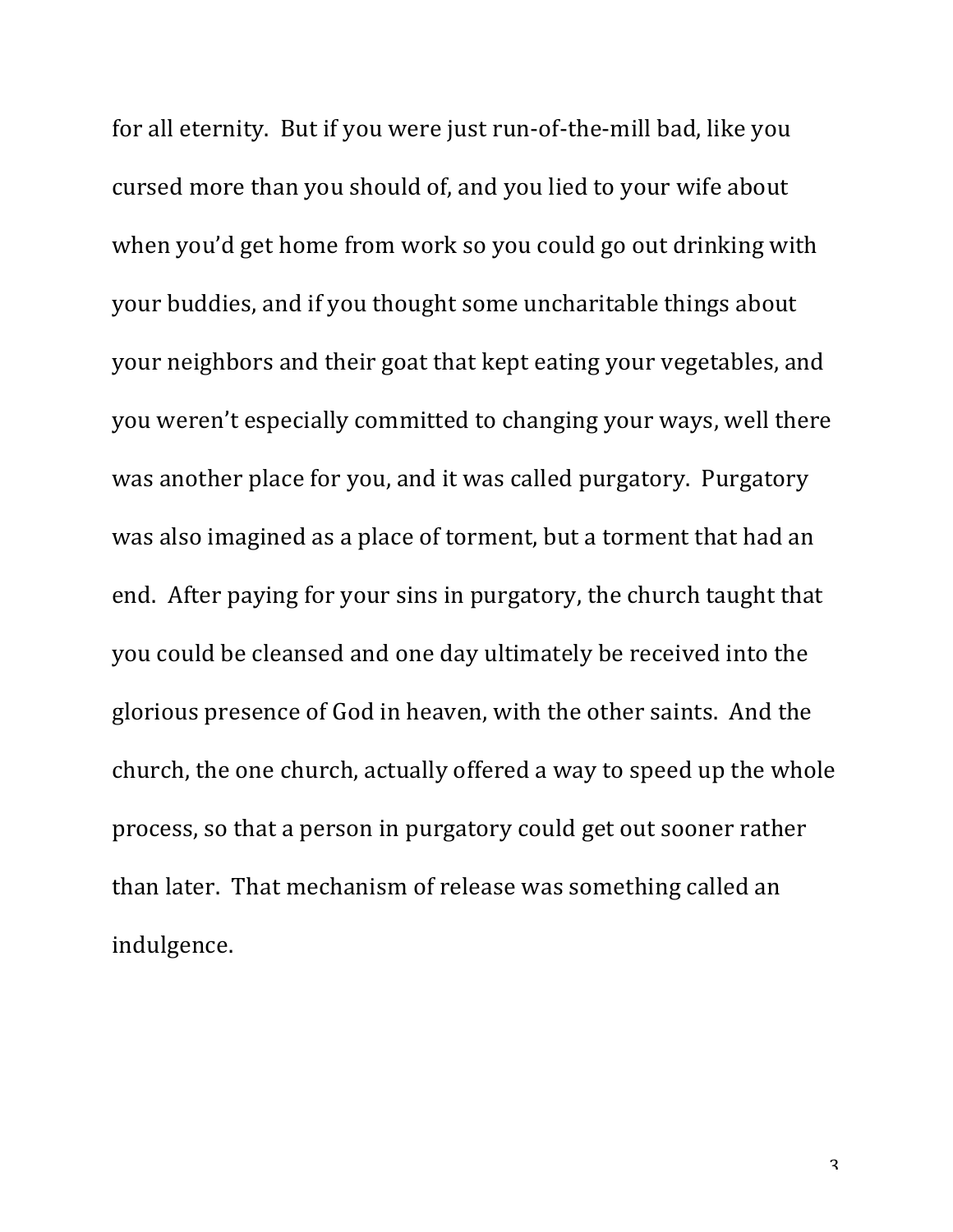Now I've made light of these beliefs, and talked about them in a jokey way. But for Luther these were issues that were deadly serious. And he saw good intentions being corrupted before his eyes. He believed that the church's pay to play attitude when applied to a person's hope for eternal salvation, didn't actually help people become any kinder or more honest or more compassionate in this life, and it also allowed the church to push indulgences not to help people in the afterlife, but to enrich the church in this world. Luther saw indulgences had become a money making scheme in which the church ultimately cared more about itself, and its financial balance sheet, than the souls of those it was created to shepherd and protect.

So, according to the urban legend version of the story, on October 31, 1517 Martin Luther wrote down all of his grievances against the practice of selling these indulgences, marched out to the local church in Wittenburg, Germany and nailed them to the doors in

 $\varDelta$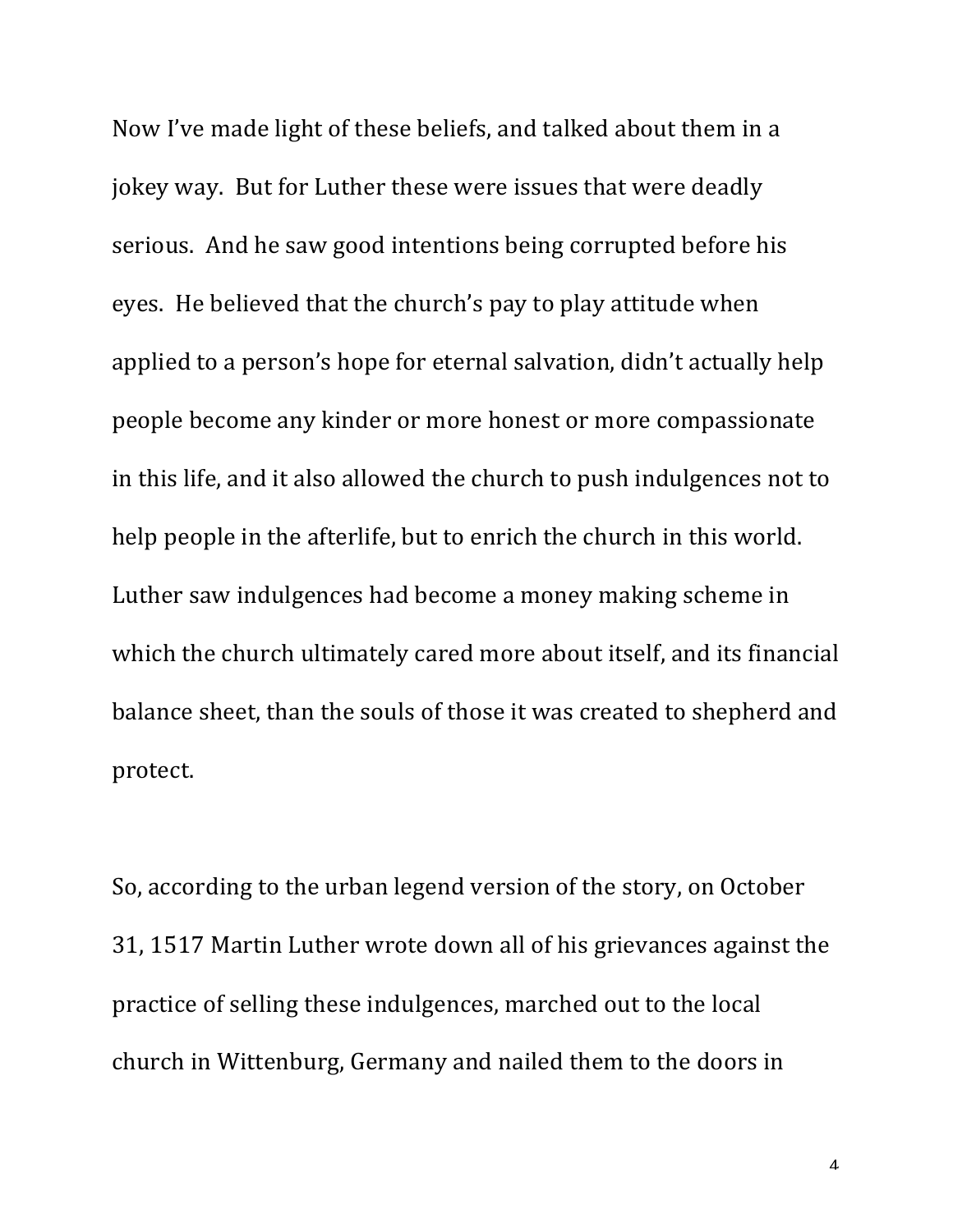hopes that his opinions would be seen by leaders in the church hierarchy, taken seriously, argued for and against, and that ultimately changes could be made in the way indulgences were sold by the church.

And the rest is, as the saying goes, history. Instead of reforming the one, universal church, Luther's actions led to its fracture into the Catholic church, and the various denominations of the Protestant faiths.

When we celebrate a birthday, or anniversary, we acknowledge the coming into being of something that we cherish and hold in the greatest regard.

For some, the celebration of the 500<sup>th</sup> Anniversary of the beginning of the Reformation is a time to celebrate the Protestant Church in all of its beautiful and profound diversity. It is a moment to see the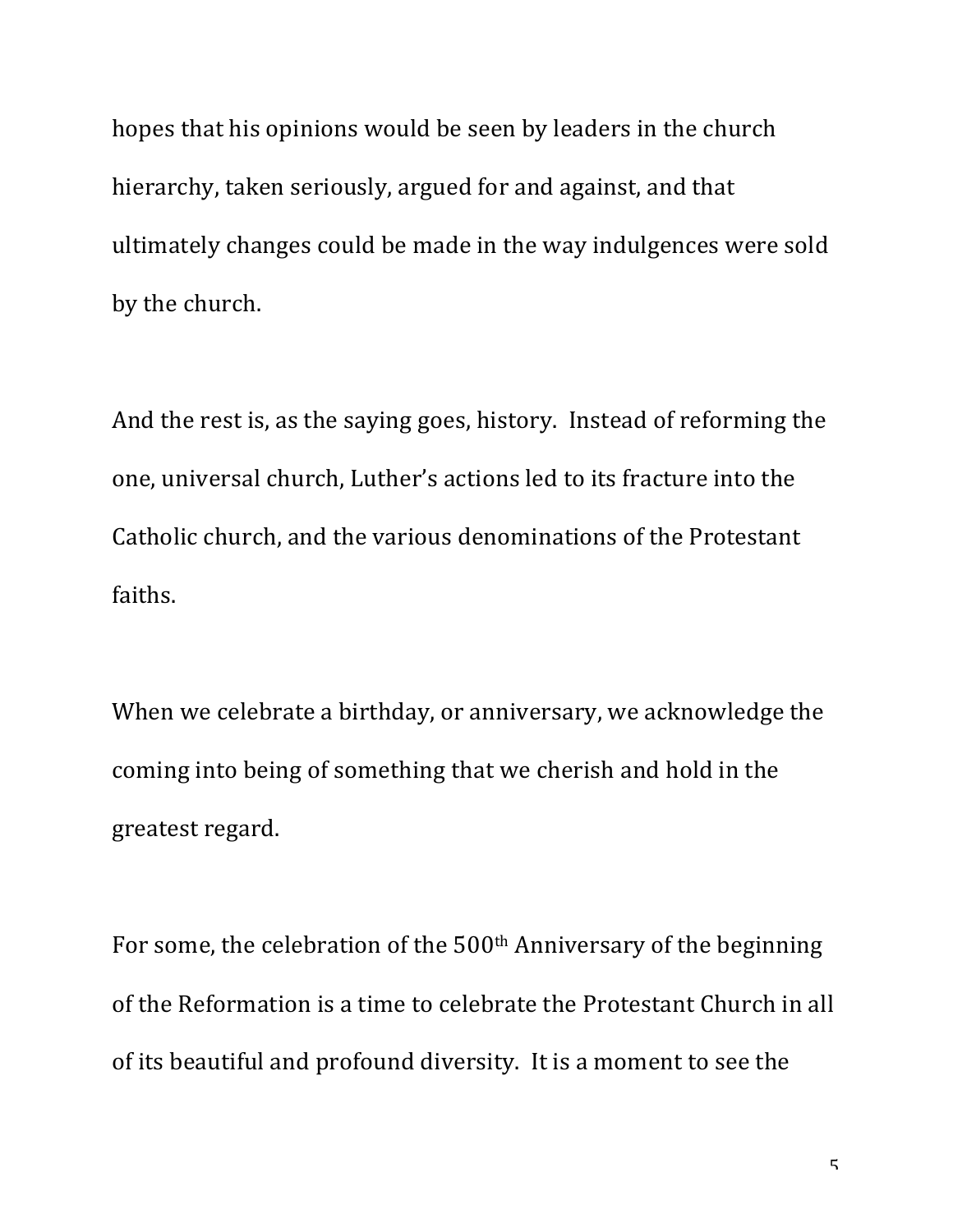ways that men and women of faith have lived into their own particular understandings of God's work in their own lives, and have responded with new kinds of church, with new kinds of music, with new kinds of prayer, with new kinds of outreach to a world that desperately needs redemption and healing. And this is something to be celebrated – for sure.

But today I also wonder if we can't celebrate something a little less tangible. Today I wonder if instead of celebrating a thing, might we not celebrate a certain type of spirit? Today instead of celebrating *the* Reformation, might we not follow the example of Luther and celebrate God's call to each one of us to be the agents of an unending reformation? Today might we celebrate not just the past, but rather open ourselves to the possibilities of the church of the future?

It's in this spirit of never-ending reformation, where just like Luther we are the visionary agents of change within the church, that I asked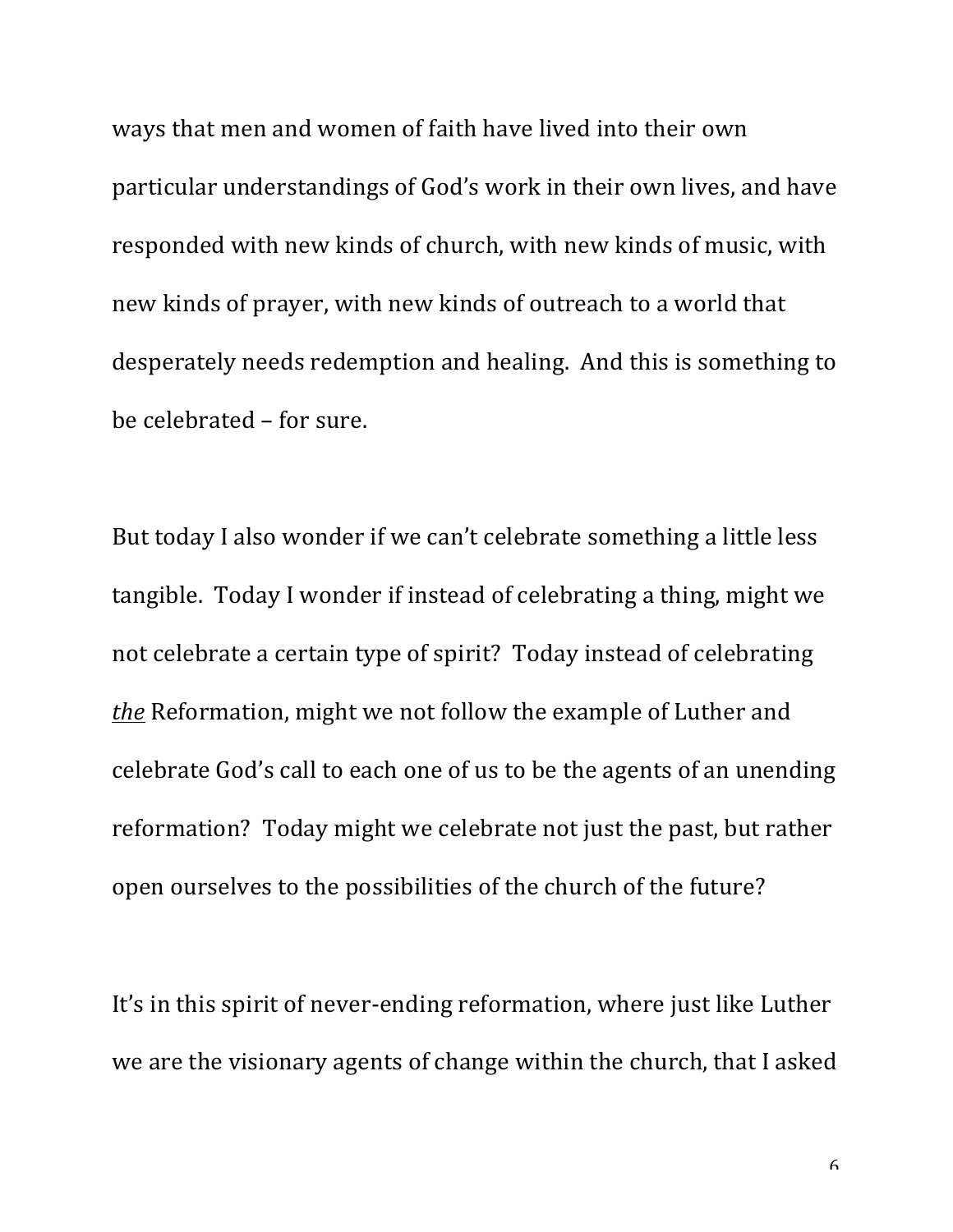those who were present in worship last Sunday to set their sights on the future and share their hopes and dreams of the future of not only this church, but of the church in general. And the response was great! People wrote down their thoughts and prayers on pieces of paper, which were collected during the offertory. For all of you here today who participated, thank you!

Now hear where you have felt God calling the church.

The most commonly shared vision of the future of the church was for it become ever more inclusive, open and welcoming to all people. This sentiment came across in a couple of nuanced ways. First there is an acknowledgement of our church being historically, and currently, a place of openness and welcome. And this is seen as one of the great blessings of our community. But this is also coupled with a realization that we could be even more open and inclusive. Specifically, the smaller ratio of younger families with children in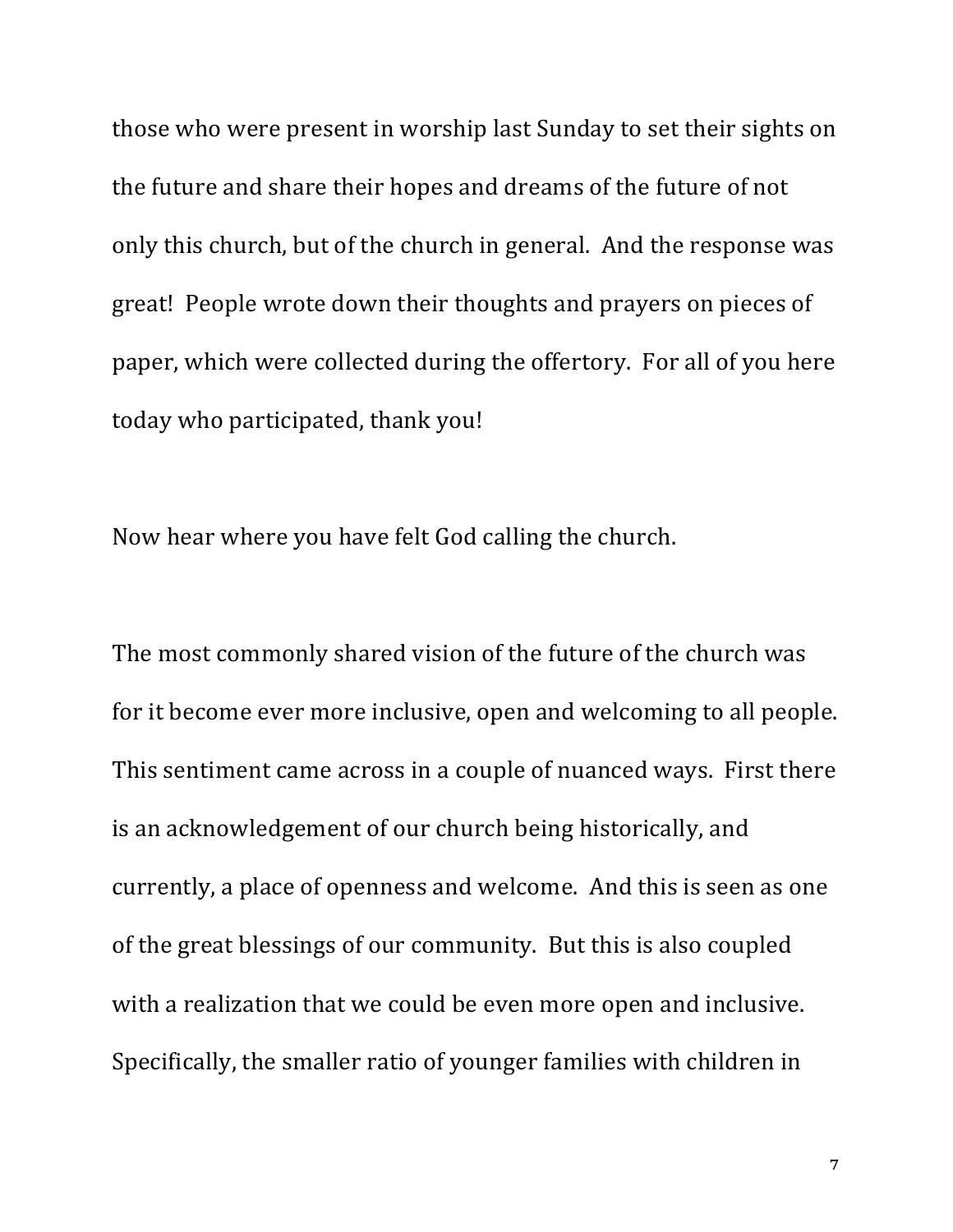our membership is seen as an opportunity to be more welcoming to a wider slice of our community. In broader terms, the openness and inclusiveness of church, in general, is seen as a possible means to resist the divisiveness and polarity that seems to increasingly define our society. Yet there is also an implicit message in what was shared last Sunday that church has not always been a hospitable place, that historically it has often been a place experienced as unwelcoming, rigid, and narrow. And that this is still the case for many.

The next most commonly shared vision of the church's future was the hope that it could be more deeply connected to the wider community. Fundamentally, it seemed like these comments about connection to community were centered around a sense that church, both this church, and the wider global church, can be disconnected from the issues people experience in their day-to-day lives. For this church, although there was an acknowledgement of all of the ways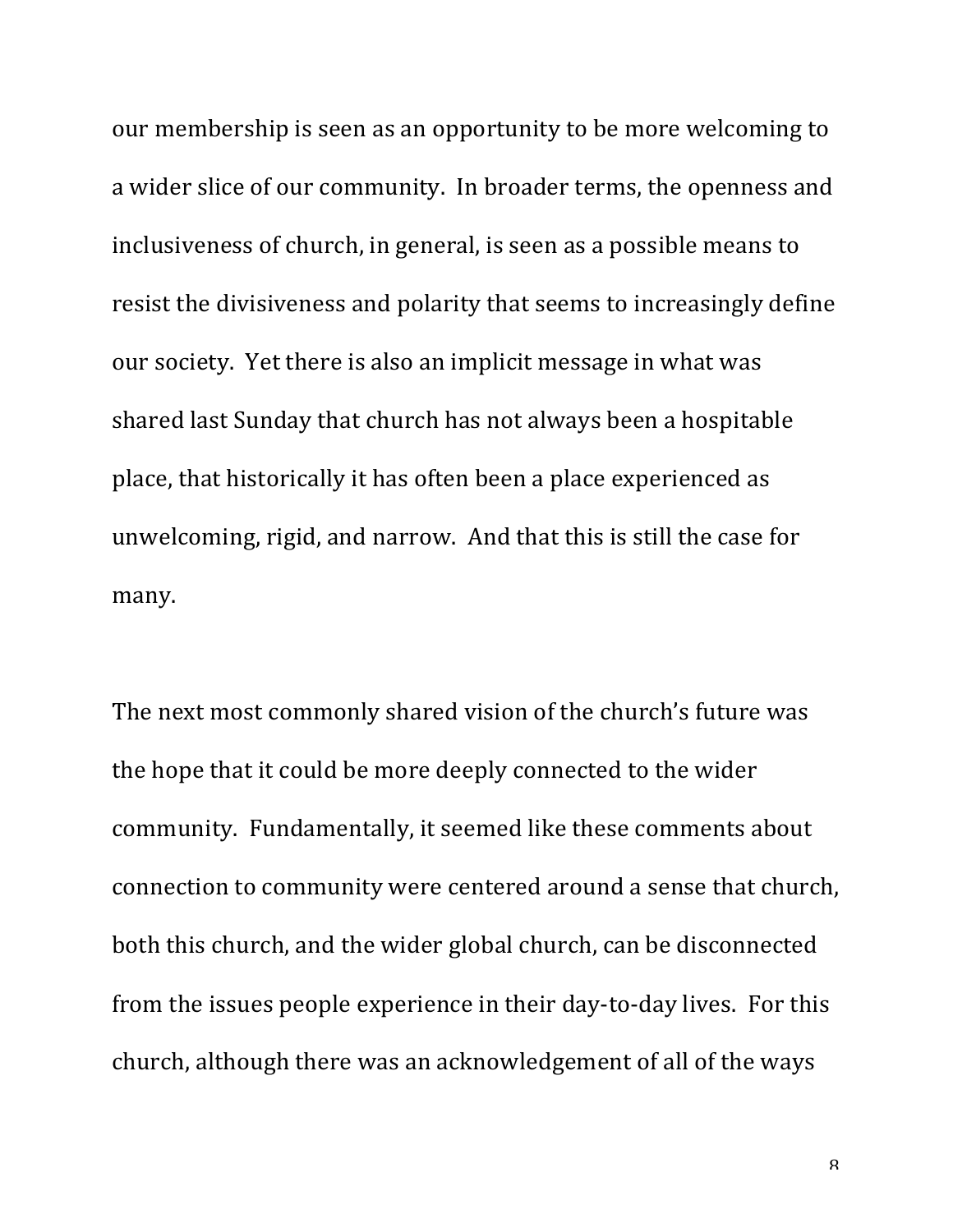we support and serve our community, many people wonder if there is more we could do. I think there is also a recognition that our church, and church in general, no longer has the centrality to our wider civic life that it used to have. And it is this knowledge that contributes to the feeling of disconnection people feel between church and community.

And finally the third most commonly held view that was shared was a hope that the church could be more engaged in interfaith dialogue. Historically, the generic church has prioritized interfaith dialogue and engagement less often then it has simply either ignored, or been in open conflict with people of other faith traditions. And that is an understatement, to say the least. Yet there is a great hope among those who shared their views last Sunday that all people of faith can come together and share our common values, and perspectives. And this was a hope specifically for this church. Some respondents imagined our church as a place that hosted members of other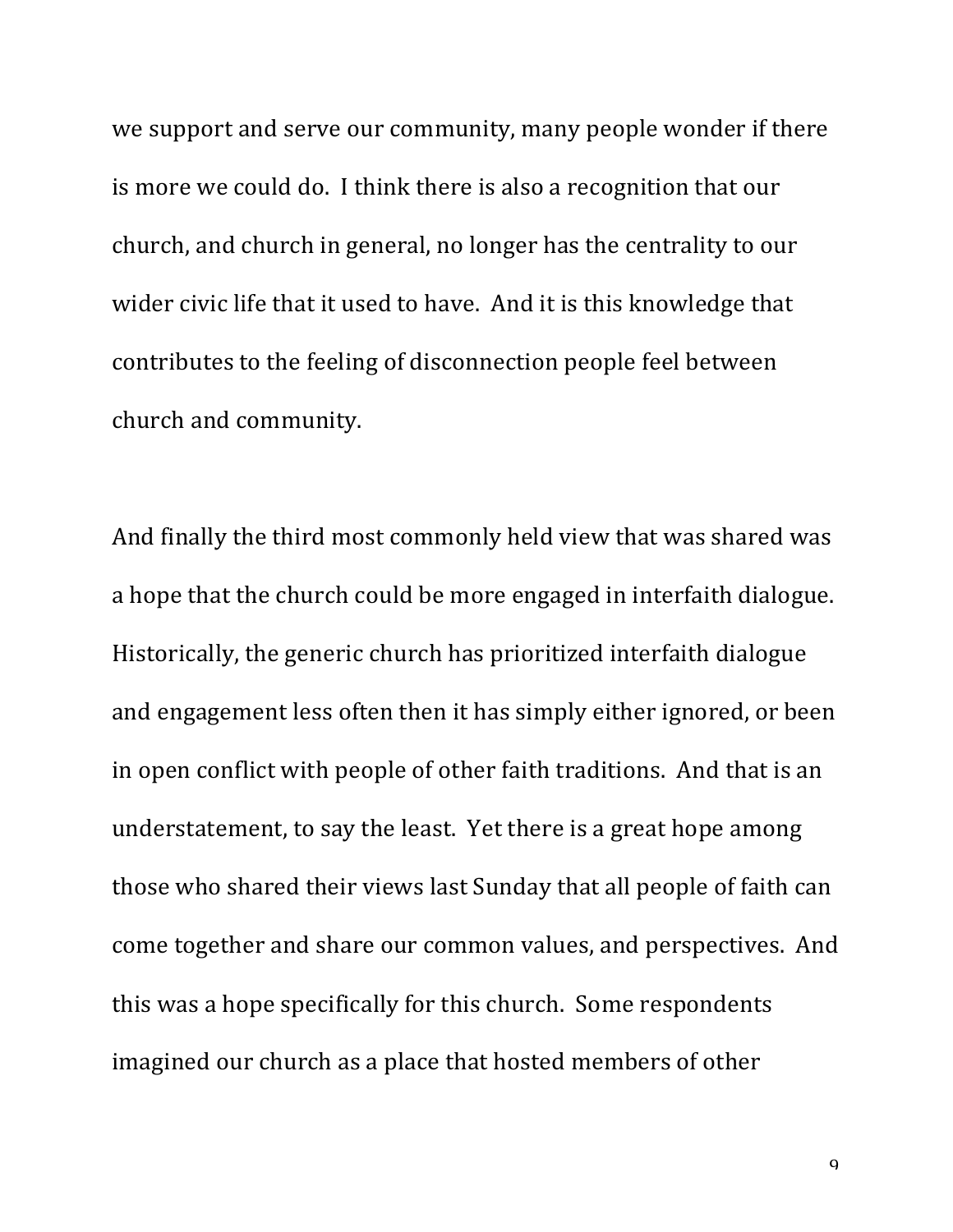religions in worship, a place where the beliefs of other religions could actively be explored and investigated in a spirit of openness, curiosity, and mutuality to build bridges among people and understanding.

Each of these dreams for the future of our church, and the universal church, is beautiful, and relevant, and necessary. They are dreams that reflect an honest and unblinking look at the truth of our tradition, and the needs of our wider world.

So if we take all of these dreams and merge them together in a spirit of ongoing reformation where might God be inviting us, here, in this room to be building the church of the future.

And I preface my thoughts on this with something someone submitted on their slip of paper last Sunday. They wrote, "Not all change is good." And I wholeheartedly agree. Where I think this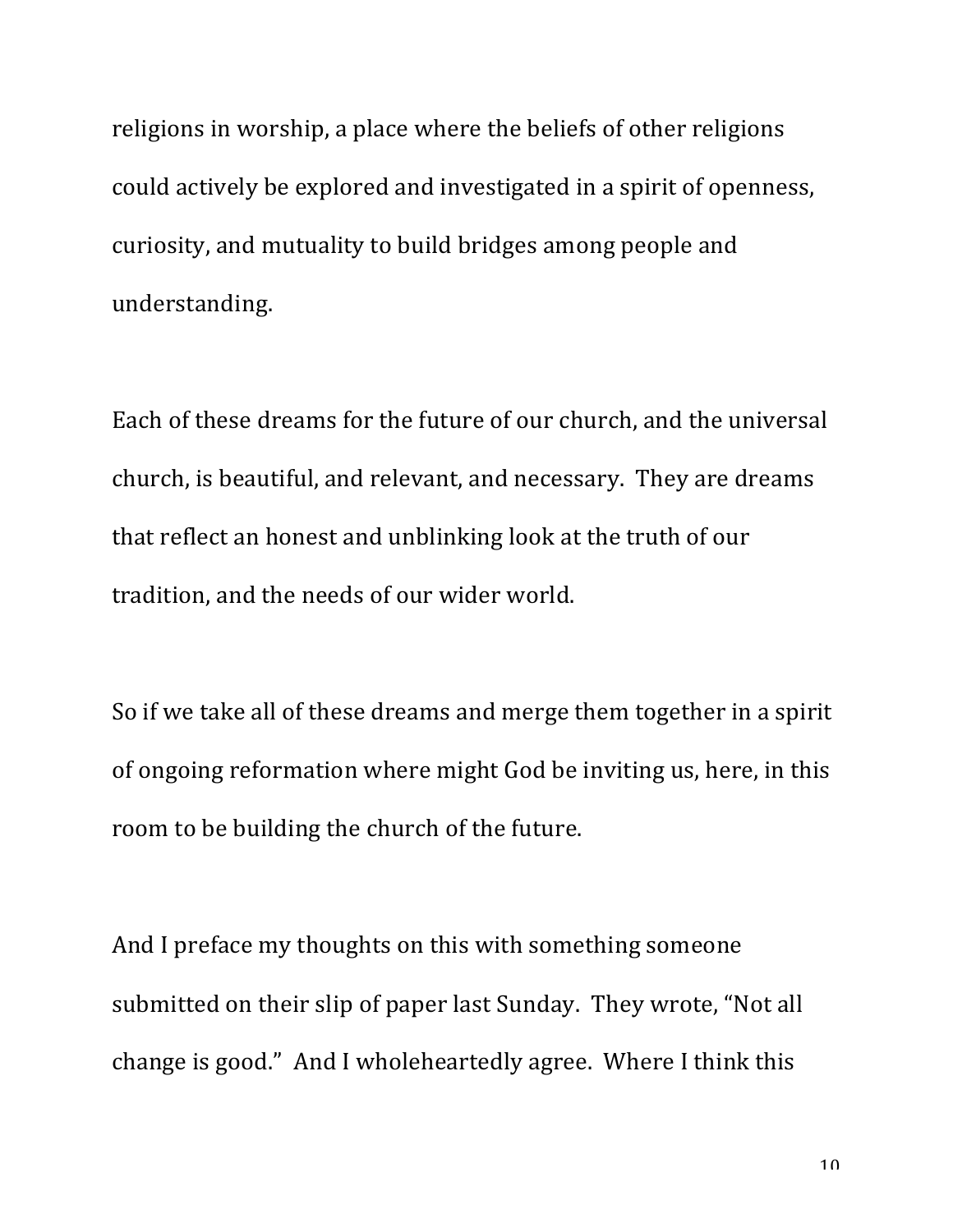person was coming from was a perspective that our church, and other churches around the world are already wonderful, open, welcoming communities. We don't need to change where we are already living into the vision that God has granted us.

But I think what you were all saying last Sunday is that we need to open up even more, where we can. That the church must commit to an ongoing process of not only keeping our doors open to those who are not yet here, but taking out the power tools and cutting a bunch of new doors in new places so people who never thought of coming into a community like this not only come, but come because they find a home here, a sense of belonging, a respect for their ideas and beliefs, and a community that shares they journey, if not their particular path. I think what people shared last Sunday also imagines a church engaged in the real world struggles of life, understands the needs and challenges of the community and becomes an ever more meaningful resource to our neighbors and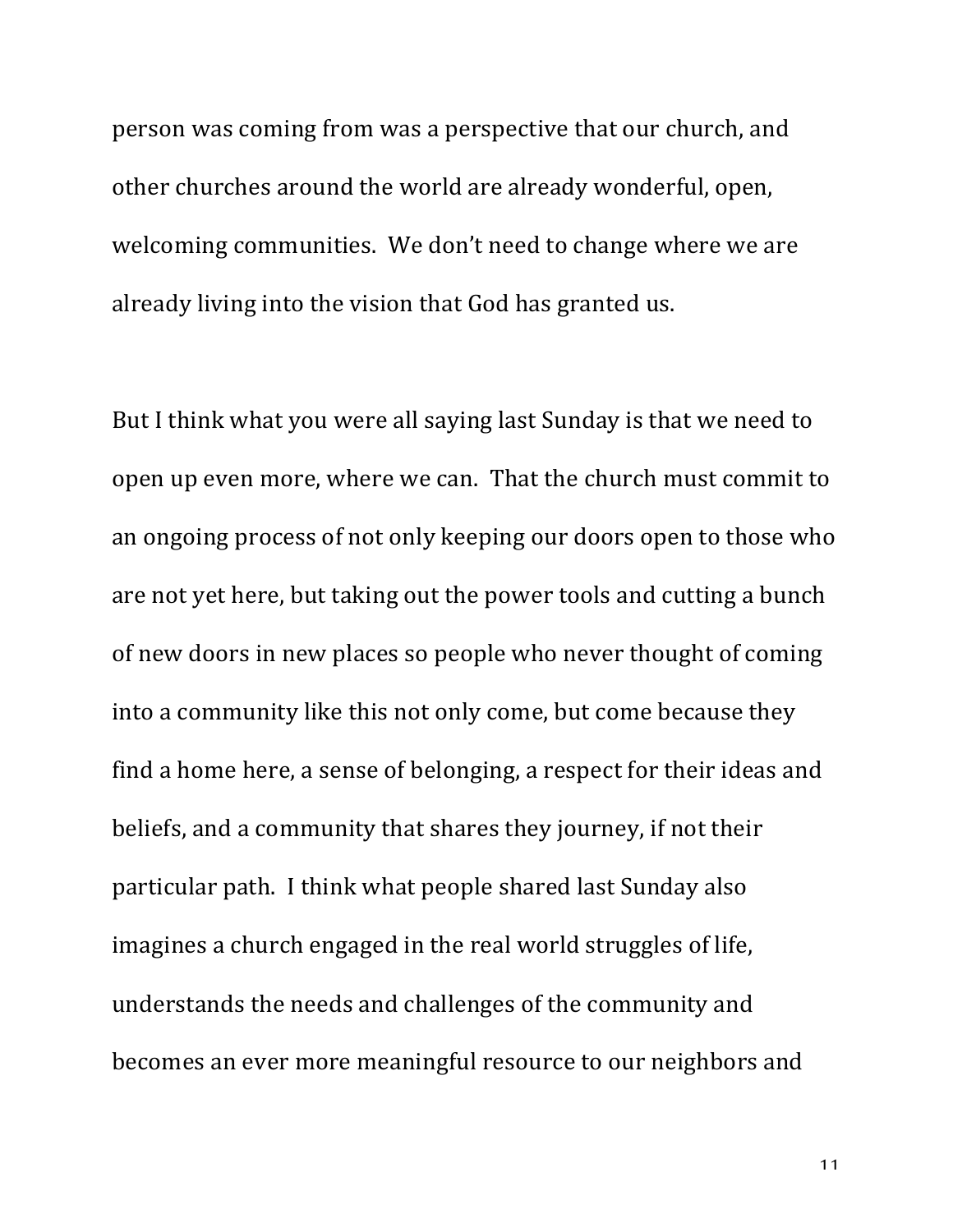friends, to strangers and those we don't know yet. And I also see a vision of a church that finally gives up its claims of exclusivity, and embraces its membership in a global community of faith, not through condescension, but through mutuality and equality.

On this day when we look back to the beginning of the birth of our tradition, and remember how far we have already come and changed, argued and developed in our own thought and belief, can we not also look to the future, to the future of a church that is a more profoundly open and engaged member of humanity's community of faith? Can we not look ahead to a never-ending reformation where our own hearts and minds lead us to be the agents of change God is calling us to be in the world?

I say yes! and yes!

So happy birthday!